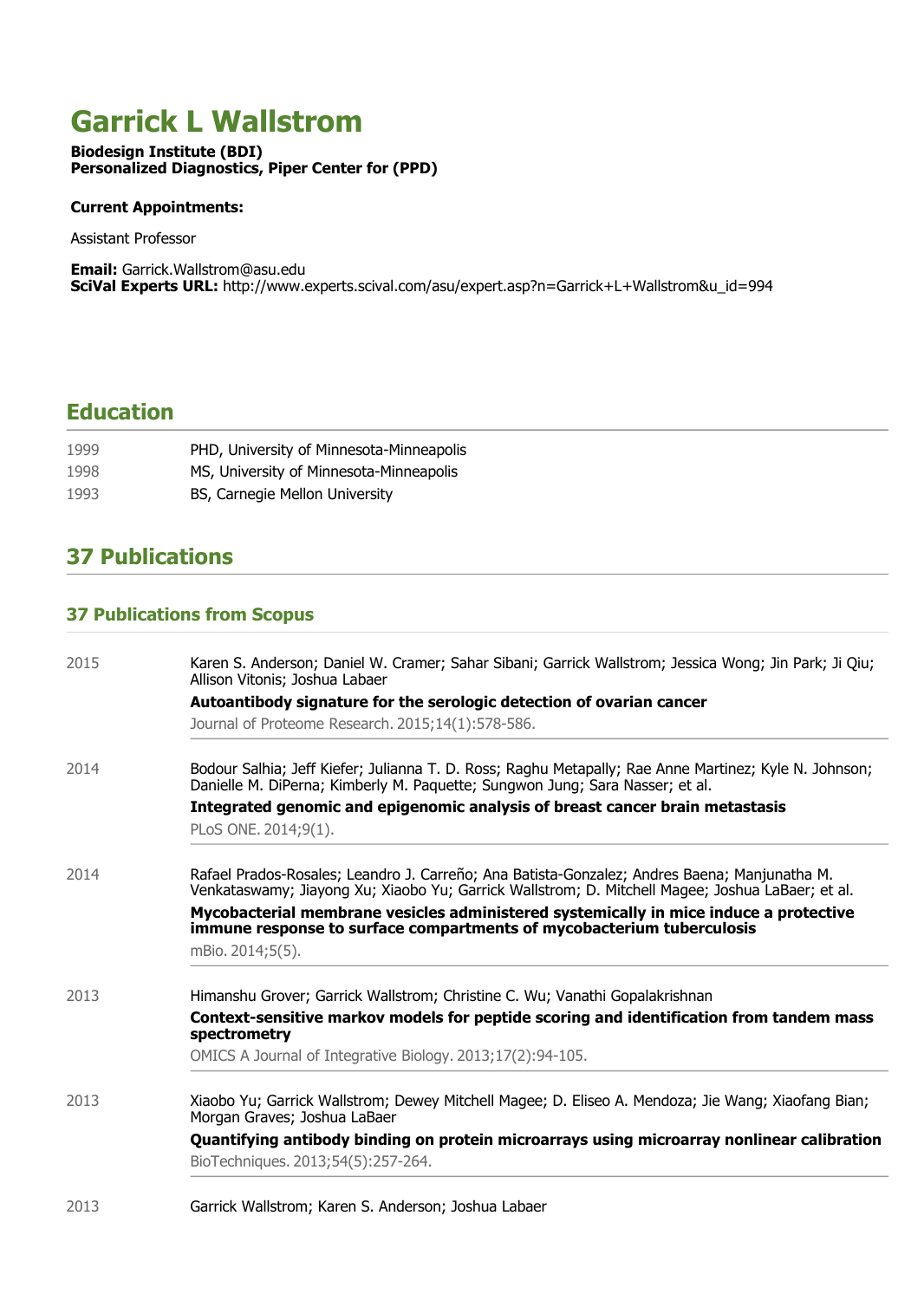|      | <b>Biomarker discovery for heterogeneous diseases</b><br>Cancer Epidemiology Biomarkers and Prevention. 2013;22(5):747-755.                                                                                              |
|------|--------------------------------------------------------------------------------------------------------------------------------------------------------------------------------------------------------------------------|
| 2013 | Jie Wang; Kristi Barker; Jason Steel; Jin Park; Justin Saul; Fernanda Festa; Garrick Wallstrom; Xiaobo<br>Yu; Xiaofang Bian; Karen S. Anderson; et al.                                                                   |
|      | A versatile protein microarray platform enabling antibody profiling against denatured<br>proteins                                                                                                                        |
|      | Proteomics - Clinical Applications. 2013;7(5-6):378-383.                                                                                                                                                                 |
| 2013 | Dae-Wook Kang; Jin Gyoon Park; Zehra Esra Ilhan; Garrick Wallstrom; Joshua LaBaer; James B. Adams;<br>Rosa Krajmalnik-Brown                                                                                              |
|      | Reduced Incidence of Prevotella and Other Fermenters in Intestinal Microflora of Autistic<br><b>Children</b>                                                                                                             |
|      | PLoS ONE. 2013;8(7).                                                                                                                                                                                                     |
| 2013 | Shane Miersch; Xiaofang Bian; Garrick Wallstrom; Sahar Sibani; Tanya Logvinenko; Clive H. Wasserfall;<br>Desmond Schatz; Mark Atkinson; Ji Qiu; Joshua LaBaer                                                            |
|      | Serological autoantibody profiling of type 1 diabetes by protein arrays<br>Journal of Proteomics. 2013;94:486-496.                                                                                                       |
| 2011 | Karen S. Anderson; Sahar Sibani; Garrick Wallstrom; Eliseo A. Mendoza; Jacob Raphael; Eugenie<br>Hainsworth; Wagner R. Montor; Jessica Wong; Jin G. Park; Naa Lokko; et al.                                              |
|      | Protein microarray signature of autoantibody biomarkers for the early detection of breast<br>cancer                                                                                                                      |
|      | Journal of Proteome Research. 2011;10(1):85-96.                                                                                                                                                                          |
| 2010 | Xiaohui Kong; Christian D. Schunn; Garrick L. Wallstrom<br>High regularities in eye-movement patterns reveal the dynamics of the visual working<br>memory allocation mechanism<br>Cognitive Science. 2010;34(2):322-337. |
| 2009 | M.H. Torres-Urquidy; G. Wallstrom; T.K.L. Schleyer                                                                                                                                                                       |
|      | Detection of disease outbreaks by the use of oral manifestations                                                                                                                                                         |
|      | Journal of Dental Research. 2009;88(1):89-94.                                                                                                                                                                            |
| 2009 | Xia Jiang; Garrick Wallstrom; Gregory F. Cooper; Michael M. Wagner                                                                                                                                                       |
|      | Bayesian prediction of an epidemic curve<br>Journal of Biomedical Informatics. 2009;42(1):90-99.                                                                                                                         |
| 2009 | Aurel Cami; Garrick L Wallstrom; William R Hogan                                                                                                                                                                         |
|      | Measuring the effect of commuting on the performance of the Bayesian Aerosol Release<br><b>Detector</b>                                                                                                                  |
|      | BMC Medical Informatics and Decision Making. 2009;9(SUPPL. 1):[S7].                                                                                                                                                      |
| 2009 | Aurel Cami; Garrick L. Wallstrom; Ashley L. Fowlkes; Cathy A. Panozzo; William R. Hogan<br>Mining aggregates of over-the-counter products for syndromic surveillance                                                     |
|      | Pattern Recognition Letters. 2009;30(3):255-266.                                                                                                                                                                         |
| 2008 | Aurel Cami; Garrick L. Wallstrom; William R. Hogan                                                                                                                                                                       |
|      | Effect of commuting on the detection and characterization performance of the Bayesian<br>aerosol release detector                                                                                                        |
|      | Proceedings - 2008 IEEE International Conference on Bioinformatics and Biomedicine Workshops,<br>BIBMW. 2008:91-98:[4686214].                                                                                            |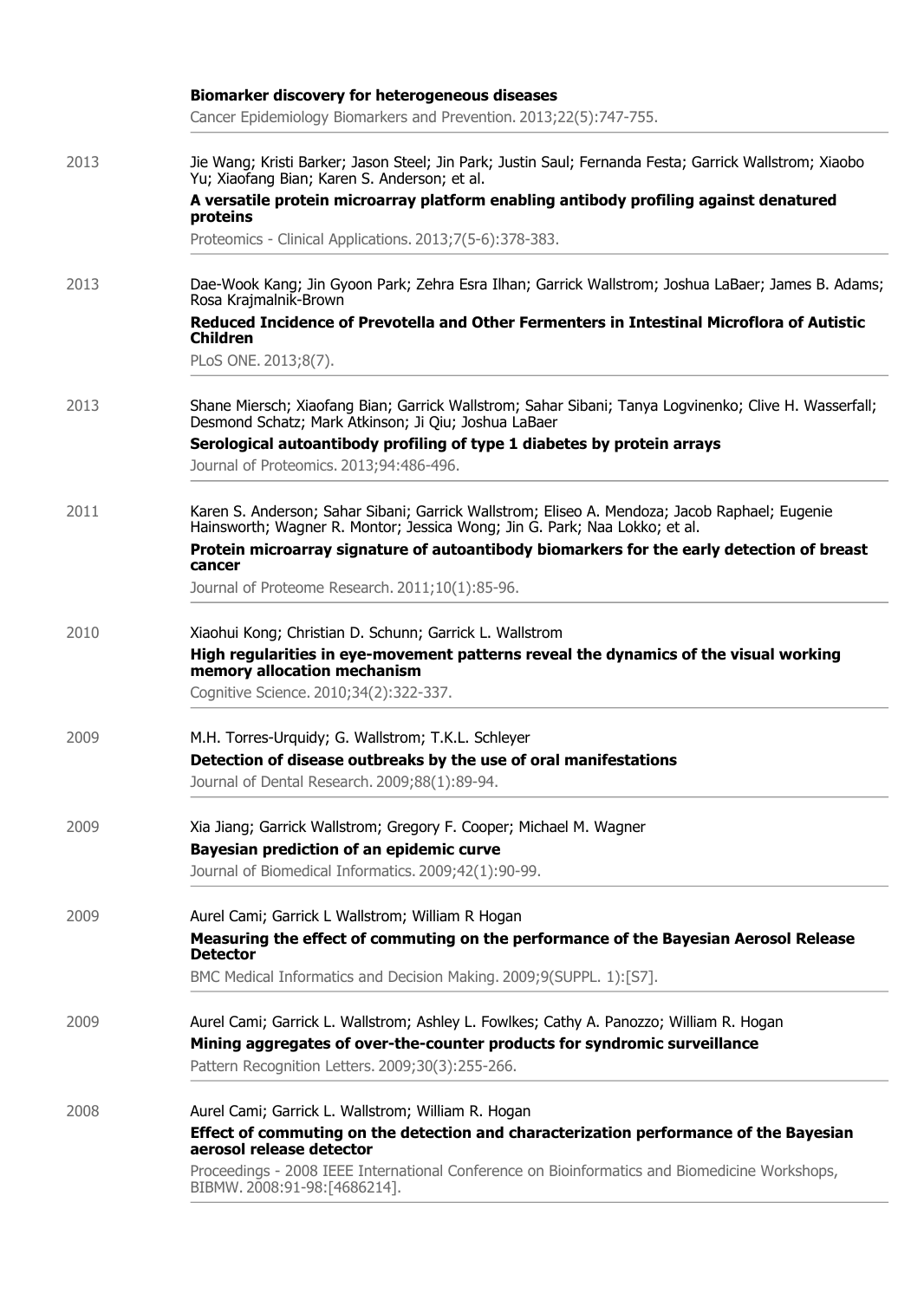| 2008 | Aurel Cami; Garrick L. Wallstrom; William R. Hogan                                                                                                               |  |  |
|------|------------------------------------------------------------------------------------------------------------------------------------------------------------------|--|--|
|      | Integrating a commuting model with the Bayesian aerosol release detector                                                                                         |  |  |
|      | Lecture Notes in Computer Science (including subseries Lecture Notes in Artificial Intelligence and<br>Lecture Notes in Bioinformatics). 2008;5354 LNBI:85-96.   |  |  |
| 2008 | Min Zhang; Xiaohui Kong; Garrick L. Wallstrom                                                                                                                    |  |  |
|      | Simulation of multivariate spatial-temporal outbreak data for detection algorithm<br>evaluation                                                                  |  |  |
|      | Lecture Notes in Computer Science (including subseries Lecture Notes in Artificial Intelligence and<br>Lecture Notes in Bioinformatics). 2008;5354 LNBI:155-163. |  |  |
| 2008 | Xiaohui Kong; Garrick L. Wallstrom; William R. Hogan                                                                                                             |  |  |
|      | A temporal extension of the Bayesian aerosol release detector                                                                                                    |  |  |
|      | Lecture Notes in Computer Science (including subseries Lecture Notes in Artificial Intelligence and<br>Lecture Notes in Bioinformatics). 2008;5354 LNBI:97-107.  |  |  |
| 2008 | Min Zhang; Garrick L Wallstrom                                                                                                                                   |  |  |
|      | Template-driven spatial-temporal outbreak simulation for outbreak detection evaluation.                                                                          |  |  |
|      | AMIA  Annual Symposium proceedings / AMIA Symposium. AMIA Symposium. 2008:854-858.                                                                               |  |  |
| 2008 | Garrick Wallstrom; Jeffrey Liebner; Robert E. Kass                                                                                                               |  |  |
|      | An implementation of Bayesian Adaptive Regression Splines (BARS) in C with S and R<br>wrappers                                                                   |  |  |
|      | Journal of Statistical Software. 2008;26(1):1-21.                                                                                                                |  |  |
| 2007 | Garrick L. Wallstrom; William R. Hogan                                                                                                                           |  |  |
|      | Unsupervised clustering of over-the-counter healthcare products into product categories                                                                          |  |  |
|      | Journal of Biomedical Informatics. 2007;40(6):642-648.                                                                                                           |  |  |
| 2007 | Loren Shaffer; Julie Funk; Päivi Rajala-Schultz; Garrick Wallstrom; Thomas Wittum; Michael Wagner;<br><b>William Saville</b>                                     |  |  |
|      | Early outbreak detection using an automated data feed of test orders from a veterinary<br>diagnostic laboratory                                                  |  |  |
|      | Lecture Notes in Computer Science (including subseries Lecture Notes in Artificial Intelligence and<br>Lecture Notes in Bioinformatics). 2007;4506 LNCS:1-10.    |  |  |
| 2007 | William R. Hogan; Gregory F. Cooper; Garrick L. Wallstrom; Michael M. Wagner; Jean-Marc Depinay                                                                  |  |  |
|      | The Bayesian aerosol release detector: An algorithm for detecting and characterizing<br>outbreaks caused by an atmospheric release of Bacillus anthracis         |  |  |
|      | Statistics in Medicine. 2007;26(29):5225-5252.                                                                                                                   |  |  |
| 2006 | Garrick Wallstrom; Michael M. Wagner; Agnieszka Onisko                                                                                                           |  |  |
|      | <b>Probabilistic Interpretation of Surveillance Data</b><br>Handbook of Biosurveillance, 2006:417-422.                                                           |  |  |
|      |                                                                                                                                                                  |  |  |
| 2006 | Xia Jiang; Garrick L. Wallstrom                                                                                                                                  |  |  |
|      | A bayesian network for outbreak detection and prediction<br>Proceedings of the National Conference on Artificial Intelligence. 2006;2:1155-1160.                 |  |  |
|      |                                                                                                                                                                  |  |  |
| 2006 | Michael M. Wagner; Garrick Wallstrom                                                                                                                             |  |  |
|      | <b>Methods for Algorithm Evaluation</b><br>Handbook of Biosurveillance, 2006:301-310.                                                                            |  |  |
|      |                                                                                                                                                                  |  |  |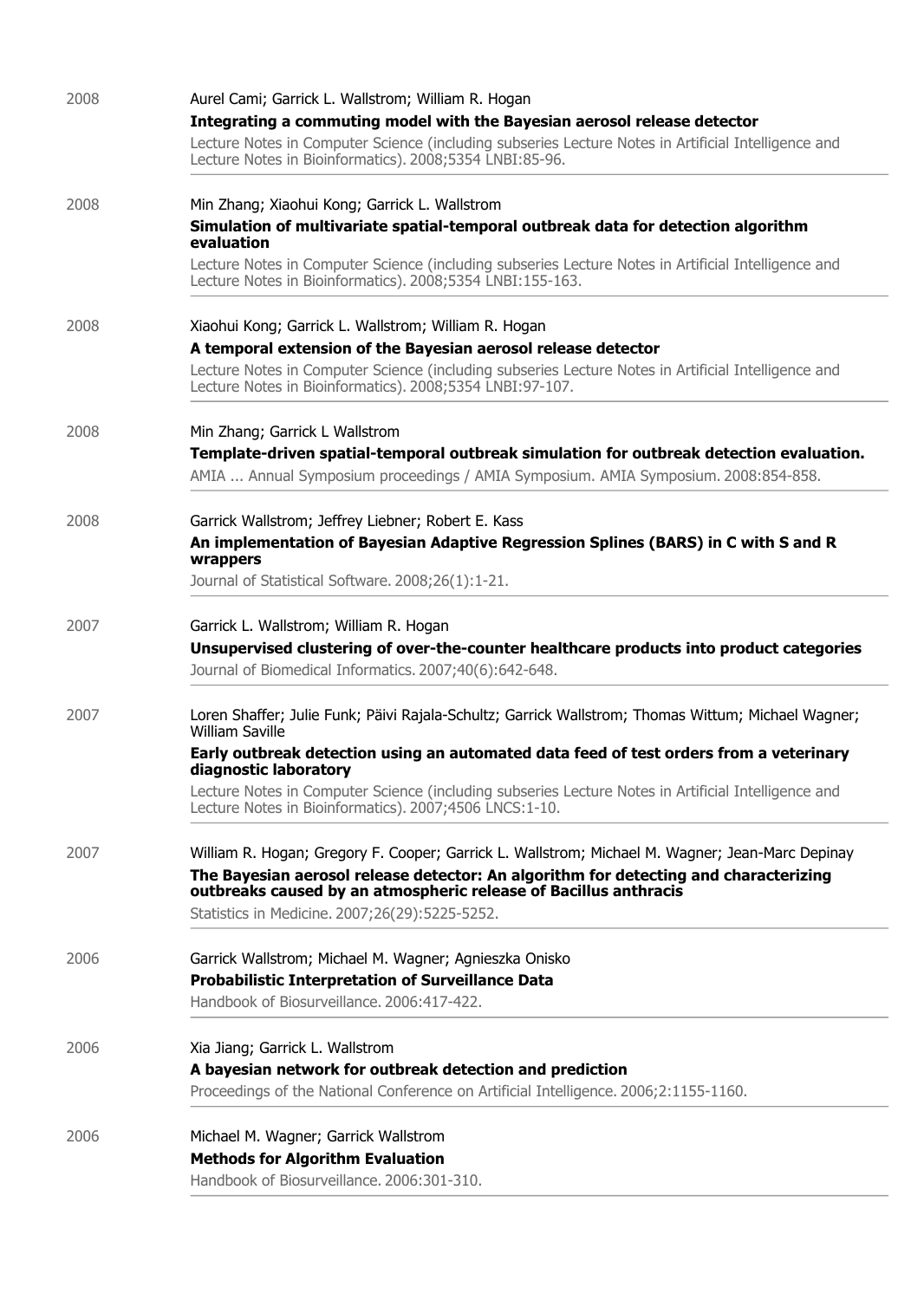| 2006 | Agnieszka Onisko; Garrick Wallstrom; Michael M. Wagner                                                                             |
|------|------------------------------------------------------------------------------------------------------------------------------------|
|      | <b>Decision Analysis</b>                                                                                                           |
|      | Handbook of Biosurveillance. 2006:405-416.                                                                                         |
| 2005 | Michael M Wagner; Garrick L Wallstrom; Agnieszka Onisko                                                                            |
|      | Issue a boil-water advisory or wait for definitive information? A decision analysis.                                               |
|      | AMIA  Annual Symposium proceedings / AMIA Symposium. AMIA Symposium. 2005:774-778.                                                 |
| 2005 | Sam Behseta; Robert E. Kass; Garrick L. Wallstrom                                                                                  |
|      | Hierarchical models for assessing variability among functions                                                                      |
|      | Biometrika. 2005;92(2):419-434.                                                                                                    |
| 2005 | Garrick L Wallstrom; M. Wagner; W. Hogan                                                                                           |
|      | High-fidelity injection detectability experiments: a tool for evaluating syndromic<br>surveillance systems.                        |
|      | MMWR. Morbidity and mortality weekly report. 2005;54 Suppl:85-91.                                                                  |
| 2005 | Ran Li; Garrick L Wallstrom; William R Hogan                                                                                       |
|      | A multivariate procedure for identifying correlations between diagnoses and<br>over-the-counter products from historical datasets. |
|      | AMIA  Annual Symposium proceedings / AMIA Symposium. AMIA Symposium. 2005:450-454.                                                 |
| 2005 | William R Hogan; Garrick L Wallstrom; Michael M Wagner                                                                             |
|      | An evaluation of three policies for updating product categories in the National Retail Data<br>Monitor.                            |
|      | AMIA  Annual Symposium proceedings / AMIA Symposium. AMIA Symposium. 2005:325-329.                                                 |
| 2004 | Garrick L. Wallstrom; Robert E. Kass; Anita Miller; Jeffrey F. Cohn; Nathan A. Fox                                                 |
|      | Automatic correction of ocular artifacts in the EEG: A comparison of regression-based and<br>component-based methods               |
|      | International Journal of Psychophysiology. 2004;53(2):105-119.                                                                     |
| 2003 | Xiaohua Zhang; Kathryn Roeder; Garrick Wallstrom; Bernie Devlin                                                                    |
|      | Integration of association statistics over genomic regions using Bayesian adaptive<br>regression splines.                          |
|      | Human genomics. 2003;1(1):20-29.                                                                                                   |
| 1999 | Joseph B. Kadane; Christopher A. Stone; Garrick Wallstrom                                                                          |
|      | The donation paradox for peremptory challenges                                                                                     |
|      | Theory and Decision. 1999;47(2):139-151.                                                                                           |
| 1998 | Jacqueline Cohen; Daniel Nagin; Garrick Wallstrom; Larry Wasserman                                                                 |
|      | <b>Hierarchical Bayesian analysis of arrest rates</b>                                                                              |
|      | Journal of the American Statistical Association. 1998;93(444):1260-1270.                                                           |

## **Proposals**

| 2014 - 2014 | Chad Randolph Borges; Garrick L. Wallstrom                  |
|-------------|-------------------------------------------------------------|
|             | <b>Undisclosed</b>                                          |
|             | Sponsor: FEDERAL: HHS-NIHTotal Proposal Value: \$680,753.00 |